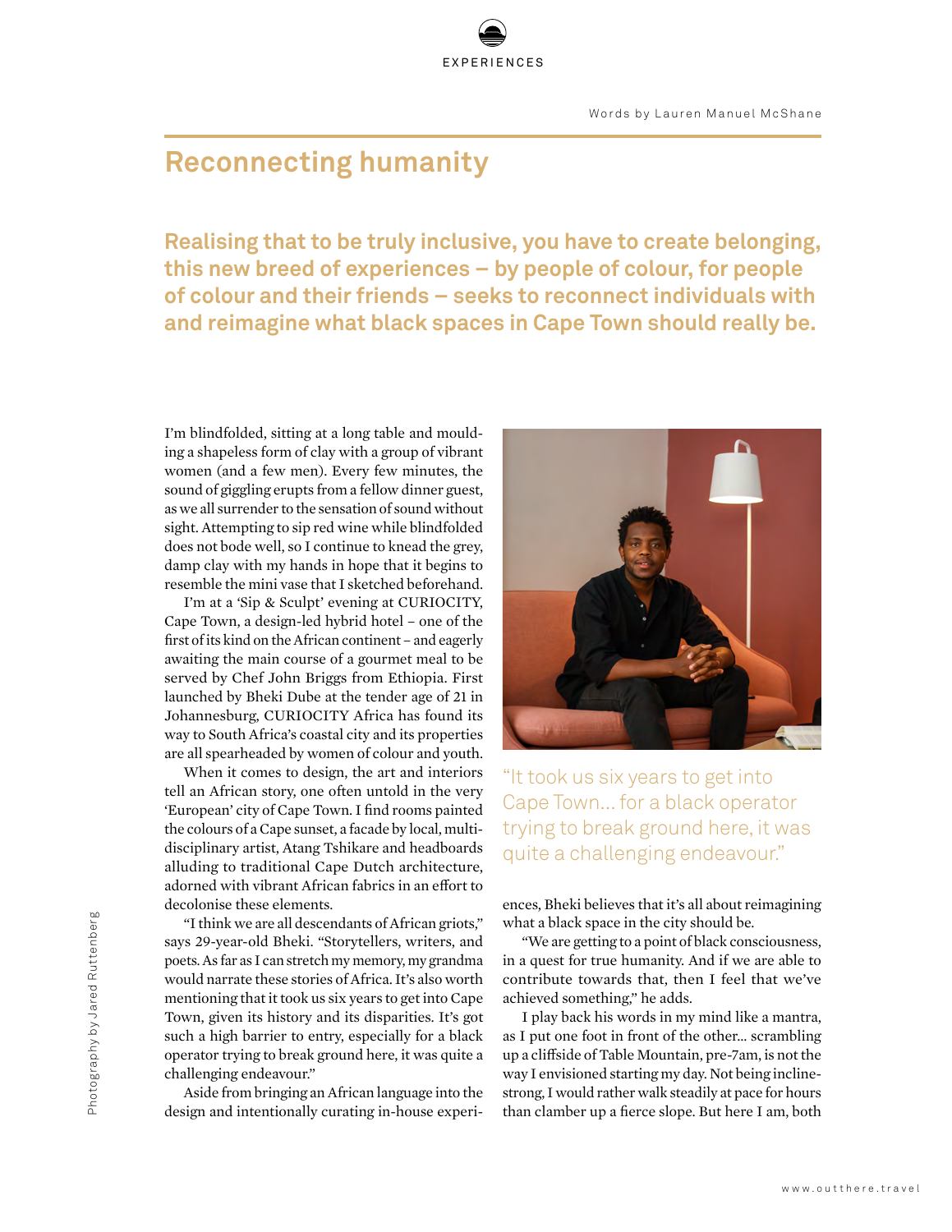CURIOCITY's sunrise power hike kicks off the day right.



"This power hike and meditation is one of the curated experiences that they offer in collaboration with black wellness operators."

my calves and lungs still alive to tell the tale and being led in meditation by our yoga instructor Lucy, the cadence of my breath ascending with the young sun. This power hike and meditation is one of the curated experiences that they offer in collaboration with black wellness operators in the tourism space.

"Throughout the Covid pandemic, we've ob served that even during this time when people are far from South Africa and the privilege of travel is stripped away, everyone longs to go in-depth and to connect with things at a real level and towards real stories. And I think that will be the new shift and awakening within travel and tourism," says Bheki.

On the other side of the peninsula, along False Bay's coastline, I'm wielding a bag for picking up litter from the rock pools on Muizenberg Beach. Come Saturday morning, I'm usually found on a surfboard at this very beach, but definitely not picking up rubbish. This morning I'm joining one of the Beach Co-op's monthly 'beach cleanups'. Founded by Aaniyah Omardien in 2016, it is a notfor-profit aiming to build and share the story of communities that care and protect our oceans.

"I think in the past we've been very focused on single-use plastic; how we need to change people's behaviour, how this is the cause of all our problems and the bad health of the ocean, but of course it's





Photography courtesy of CURIOCITY Photography courtesy of CURIOCITY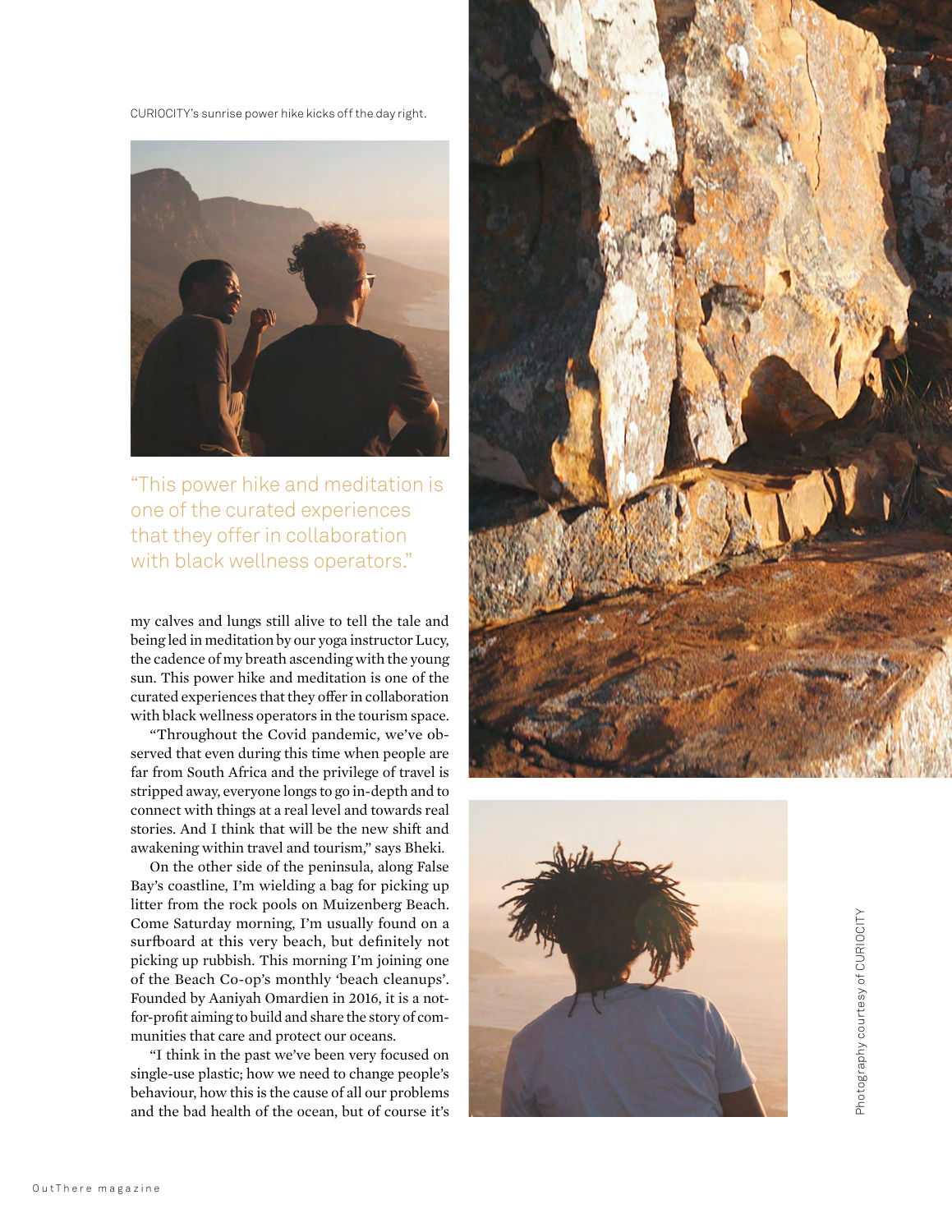

not. It's a systemic issue that's actually related to justice, power and capitalism. Even though the Group Areas Act happened back in the 1950s, we still live with that past today. Many people of colour don't actually feel welcome or that they belong on certain beaches here in Cape Town because of this. So we've realised that it matters exactly which beaches we go ahead and clean. It matters who is cleaning the beach, particularly as the most neglected beaches were designated for people of colour. And it matters significantly how people engage with us in these different places," says Aaniyah.

Prior to the cleanup commencing, the morning starts with mindful movement, led on the sand. With eyes closed and waves crashing to our left and the Mother mountain behind us, we all take a moment to be still, to breathe, to be thankful for this time

where we get to connect to the ocean and play a small role in protecting it. Aaniyah's own relationship with the land and sea has helped her navigate where she wants to be in the world and why she wants to protect those places.

"And it's not only why I want to safeguard them," adds Aaniyah, "or only see people and nature as separate, I see them as together. There's a separation between nature and culture... a binary that I want to contest and disrupt. They belong together and they are in a relationship with each other. It's one of the big ideas I bring to the conservation conversation and the work that we do. How can we take our cultural heritage and combine that with our natural heritage? How we can we look at the past? How can people, who once had a relationship with the land reconnect to this relationship?"